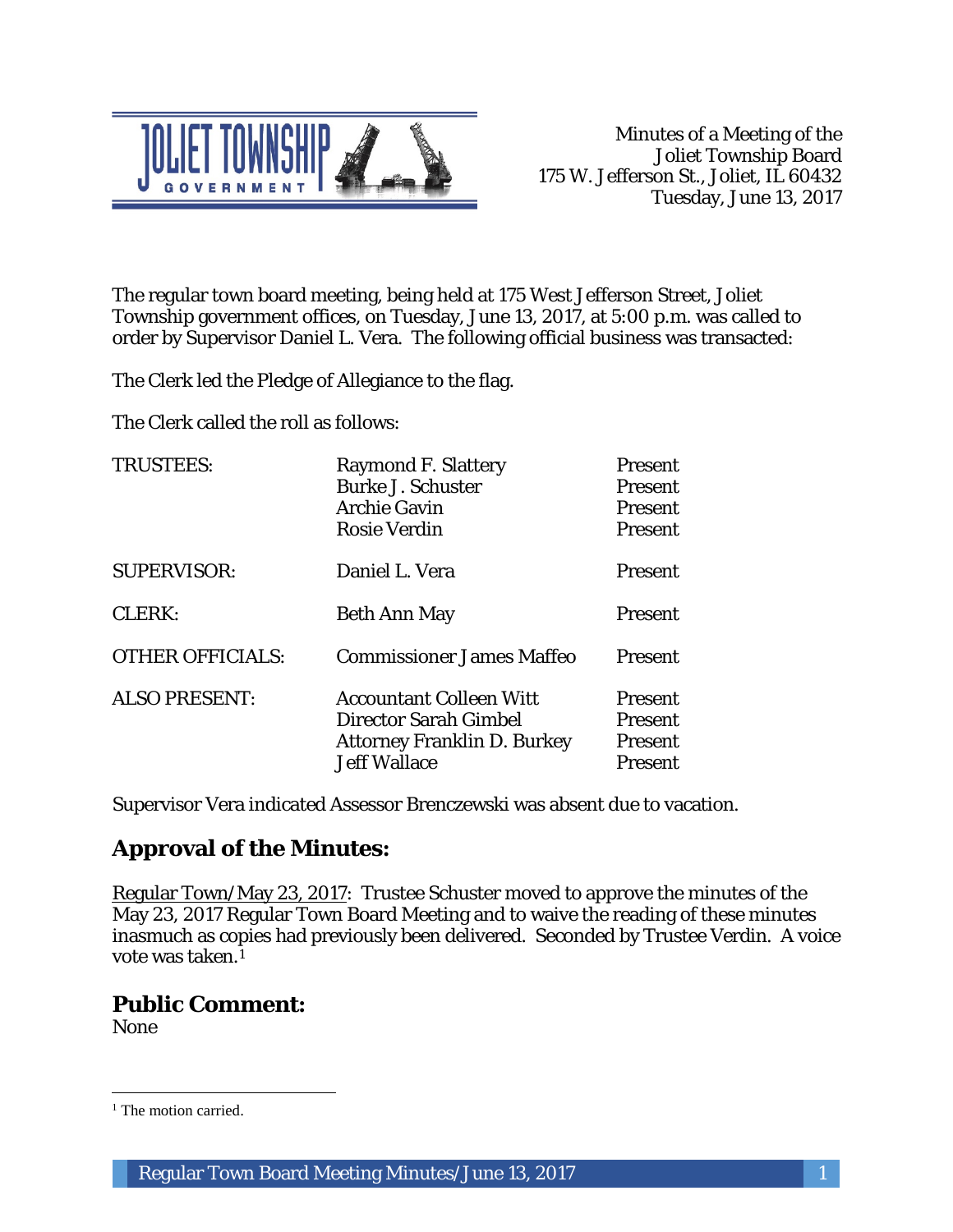# **New Business:**

Approval/Appointment of Deputy Clerk Rosie Guajardo

The memo request from Clerk May was reviewed. Trustee Verdin moved to approve the appointment of Rosie Guajardo as the Deputy Clerk. Seconded by Trustee Slattery. A roll call vote was taken. Ayes  $(5)$ , Nays  $(0)<sup>2</sup>$ 

#### Adopt/Resolution No. 2017-03 IMRF Participation of Elected Officials

Supervisor Vera explained the need to pass the proposed resolution as a requirement from the IMRF to once again identify those that qualify for IMRF. The resolution reflects 600 hours/year as the number of hours to be worked by officials in order to qualify. An update is required every 2 years. Trustee Gavin moved to approve Resolution No. 2017-03 IMRF Participation of Elected Officials. Seconded by Trustee Schuster. A roll call vote was taken. Ayes  $(5)$ , Nays  $(0)^3$ 

Adopt/Resolution No. 2017-04 Declaring Surplus Property – General Assistance Supervisor Vera spoke on the need to declare 4 computers surplus and indicated a correction needs to be made to reflect the equipment is from the General Assistance program (2) and the General Town (2). Accountant Witt commented NJS – our computer support company will take the desktop workstations and recycle the parts; however, they will return the hard drives to us. They will also issue a statement credit for the units. Trustee Schuster moved to adopt Resolution No. 2017-04, Declaring Surplus Property as corrected to include equipment from the General Assistance Program and General Town. Seconded by Trustee Verdin. A roll call vote was taken. Ayes  $(5)$ , Nays  $(0)^4$ 

#### Adopt/Ordinance No. 349-2017 Prevailing Wage General Town

Attorney Burkey spoke on the need to adopt the proposed resolutions to ensure that a prevailing wage is paid to all individuals contracted to perform work for the Township. This document must be attached to all contracts and bid documents. Trustee Slattery moved to adopt Ordinance No. 349-2017 Prevailing Wage General Town. Seconded by Trustee Gavin. A roll call vote was taken. Ayes  $(5)$ , Nays  $(0)<sup>5</sup>$ 

#### Adopt/Ordinance No. 2017-04 (RD) Prevailing Wage Road District

Supervisor Vera commented, just like the General Town ordinance, one needs to be passed for the Road District. Trustee Slattery asked about the verification process for the Prevailing Wage Ordinances and Attorney Burkey replied that the Certified Transcripts of Payroll (CTP) are filed with the Clerk for all work done. Clerk May clarified that she maintains the records for the projects for the Road District including the CTP, attached to the appropriate bills; however, the Accountant keeps the records for the General Town. Trustee Verdin moved to approve Ordinance No. 2017-04 (RD) Prevailing Wage Road District. Seconded by Trustee Gavin. A roll call vote was taken. Ayes (5), Nays  $(0)^6$ 

I <sup>2</sup> Roll Call Ayes (5) Trustees Slattery, Schuster, Gavin, Verdin and Supervisor Vera

<sup>3</sup> Roll Call Ayes (5) Trustees Slattery, Schuster, Gavin, Verdin and Supervisor Vera

<sup>4</sup> Roll Call Ayes (5) Trustees Slattery, Schuster, Gavin, Verdin and Supervisor Vera

<sup>5</sup> Roll Call Ayes (5) Trustees Slattery, Schuster, Gavin, Verdin and Supervisor Vera

<sup>6</sup> Roll Call Ayes (5) Trustees Slattery, Schuster, Gavin, Verdin and Supervisor Vera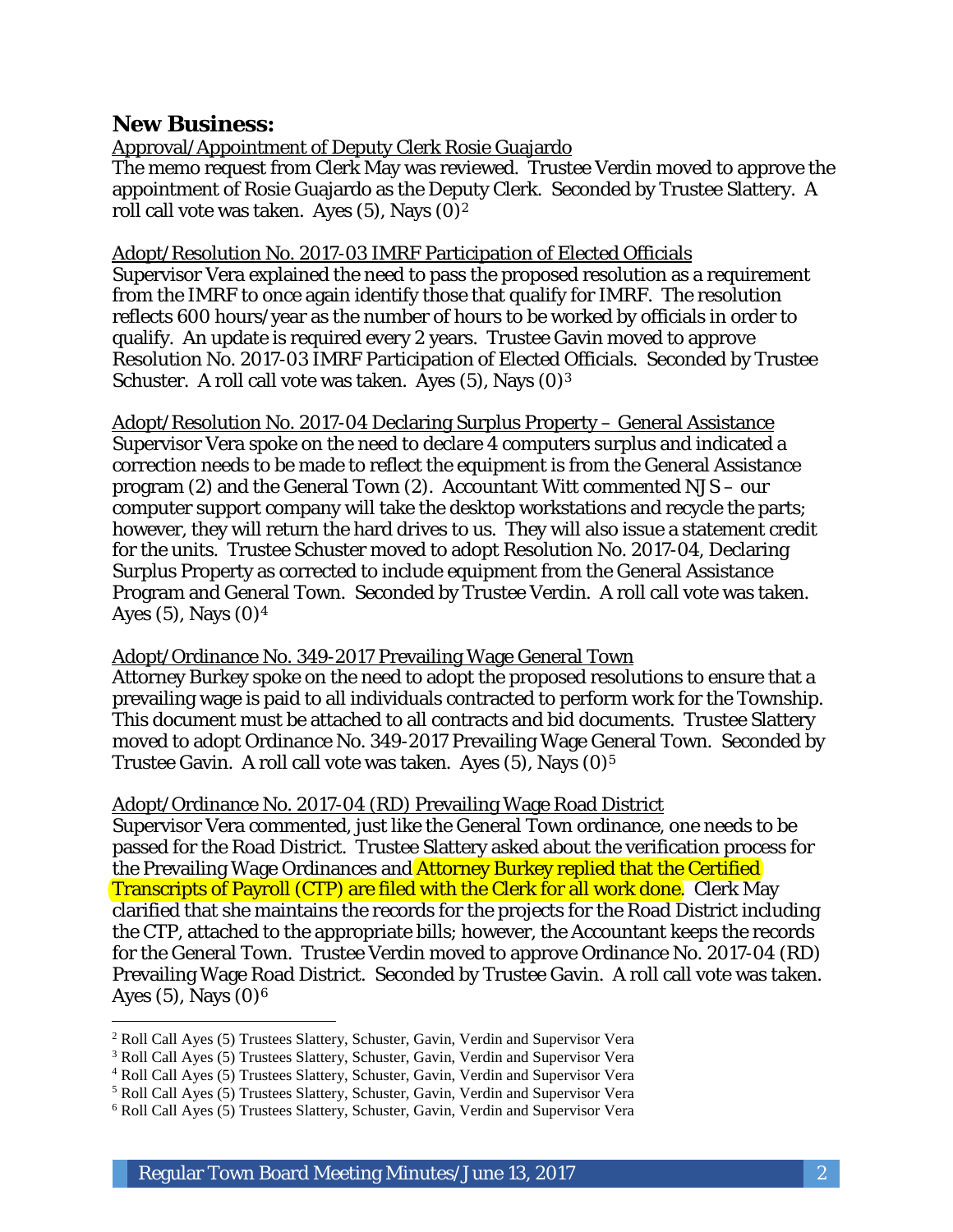# **Unfinished Business:**

None

# **Reports:**

#### Supervisor:

The Supervisor reported he and General Assistance Caseworker Sue Bustin presented the donation to the Lyons Club. He reported on a tree needing to be removed at Zarley Cemetery and he is in the process of painting the signs at the cemeteries. The Senior Levy Grant letter went out, these will be reviewed in August. He also commented on meeting with Senior Liaison Jeff Wallace who is doing a nice job.

#### Clerk:

Clerk May commented on the memo she issued about the Open Meetings Act training needed by the new Trustees. She issued the press release on the Senior Grants and other than that, just the day to day operations of her office.

#### Highway Commissioner:

Commissioner Maffeo reported he has adjusted the ditch grass cutting to allow for the overgrowth to benefit the Monarch Butterflies. He will check with the other Commissioners to see if they are doing it. He indicated that he submitted a list of road improvement projects to the County Engineer for improvements using Motor Fuel Tax funds. Portions of the following roads included: Rowell Avenue, Ashley, Hebbard, Wilhelm, White and 5<sup>th</sup> Avenue. He is awaiting notice of approval from the County. They have been working on various drainage issue and placing shoulder stone. Patterson Road has been striped with the correct railroad markets. Supervisor Vera asked if truck weight limitations had been placed on Route 53 and Patterson Road. The Commissioner replied weight limitation signage is already in place; however, he placed additional bridge height limitation signage so that trucks using Patterson Road are aware and can turn around sooner. He reported on the home recently hit by a car for a second time at Patterson and Brandon Roads. They have relocated the driveway to the other side of the property, removing the fence and using 6 loads of gravel. He also said the county was going to remove a culvert pipe from that ditch which they hope will prevent cars from running into the house. The Commissioner will also install additional arrow signs. The Supervisor thanked the Commissioner for helping the resident.

#### Assessor:

Assessor Brenczewski absent no report.

#### Attorney:

Attorney Burkey reported he and Director Gimbel met with the new Animal Control person at the City of Joliet. They also met with Will County Executive Larry Walsh to discuss Animal Control enforcement issues.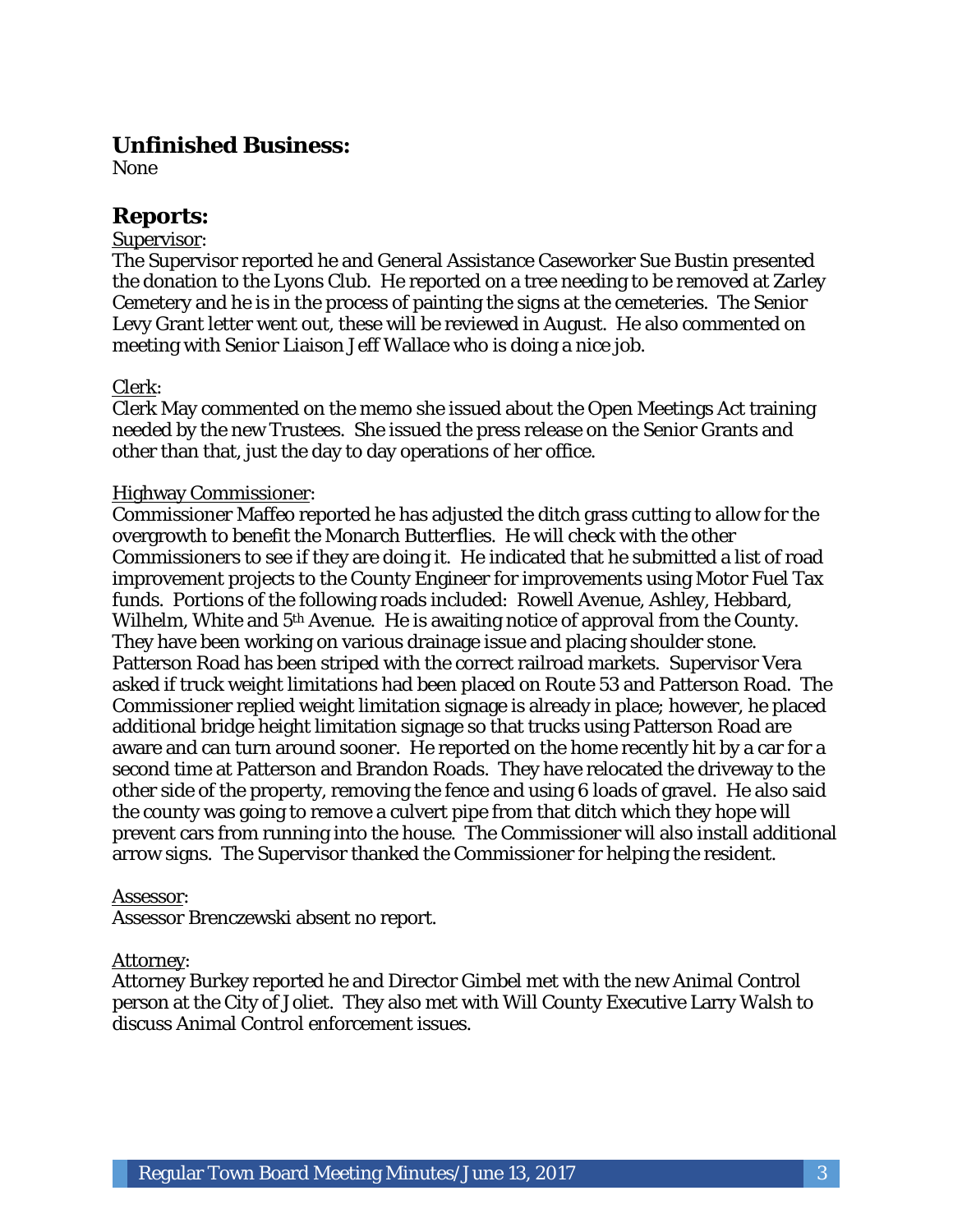#### Accountant:

Accountant Witt reported the financials for May have been completed and are in your packet for review. Please contact her with any questions. The Cash and Investment statement is included. The bank reconciliations have been completed and are on the table for review. She completed the 2016-17, payroll audit for TOIRMA and the Form 720/Annual filing for health insurance was completed and filed. Other than that just the day to day operations of her office.

#### Animal Control Center:

Director Gimbel distributed the May statistical report adding there is not anything significant to point out. The new employees are working out well. She is hopeful that this following Monday the Officers will be in full rotation. Two Officers attended an event at the Joliet Public Library. She is in the process of completing the 2017 Petco Grant Application where she will again ask for \$50,000. In the past we have been awarded \$20,000 and she is hopeful that we will receive this once again. Her focus for the use of the award is to help with community awareness and to continue with the free spay/neuter program open to the community. She added, over 400 services have been provided over the past 2 years. She reported on the meeting with County Executive Walsh and the problem with the lack of response from the County Animal Control and the lack of writing citations. Executive Walsh will follow up. She also reported on the meeting with Ken Hailey, the new Animal Control Compliance Coordinator with the City of Joliet. It was a good meeting and he is open to discussions on policies and practices.

#### Senior Report:

Senior Liaison Jeff Wallace reported he continues to attend the various Senior meetings. He still has 4 clubs/groups to visit and he has messages in to the contacts.

**Receipts:** Trustee Slattery moved to deposit all funds into their proper accounts as presented for the period ending June 13, 2017. Seconded by Trustee Schuster. A voice vote was taken.7

**Expenditures:** The Supervisor presented the following invoices for town board approval for the period ending June 13, 2017:

I

#### FUND EXPENDITURES

General Town \$113,999.50 Motion: Trustee Schuster Second: Trustee Slattery Roll Call: Ayes 5, Nays 08

<sup>7</sup> The motion carried.

<sup>8</sup> Roll Call Ayes (5) Trustees Slattery, Schuster, Gavin, Verdin and Supervisor Vera